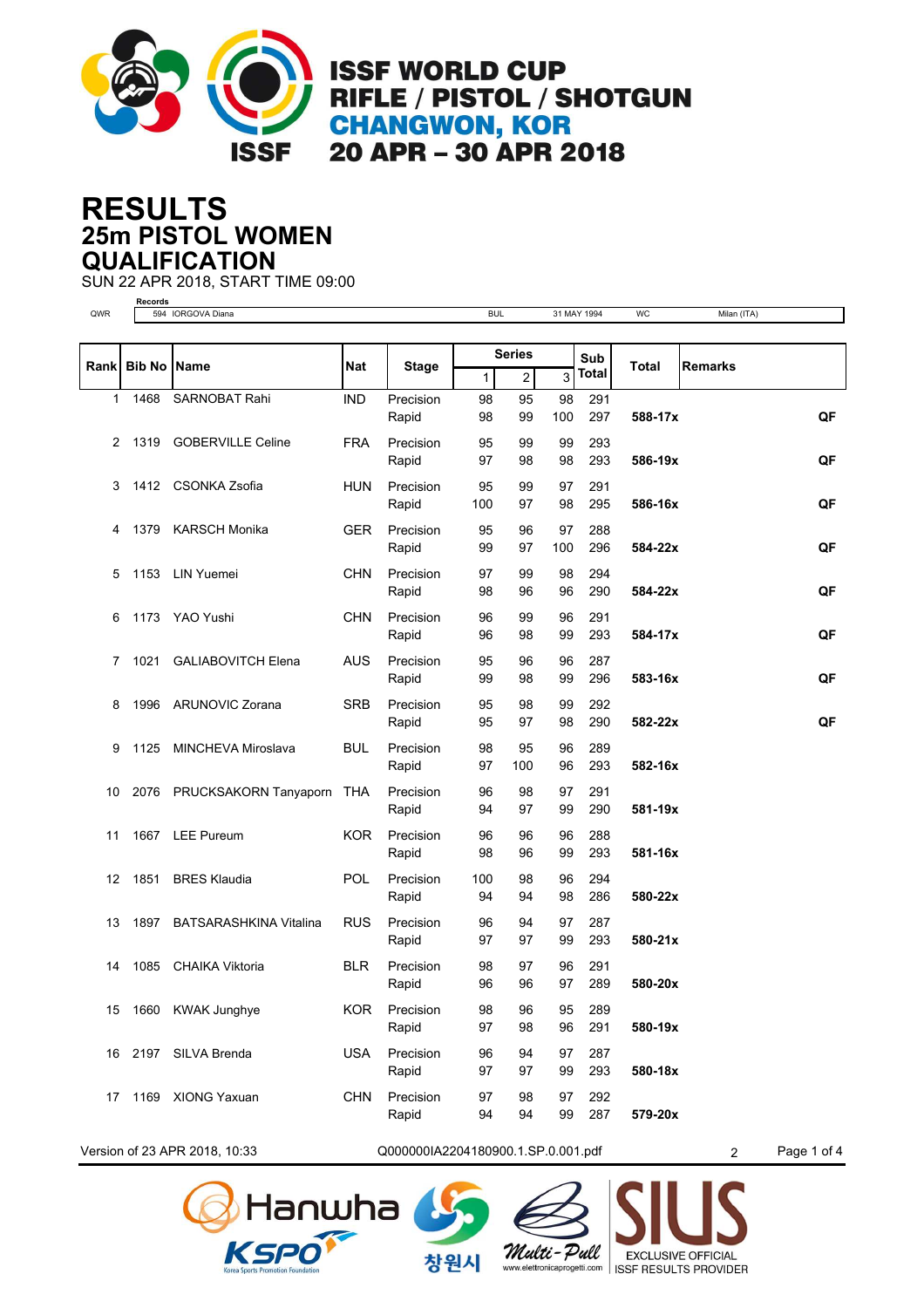| Rank | <b>Bib No Name</b> |                                | Nat        | Stage                              | <b>Series</b> |     |     | Sub   | <b>Total</b> | <b>Remarks</b>                |
|------|--------------------|--------------------------------|------------|------------------------------------|---------------|-----|-----|-------|--------------|-------------------------------|
|      |                    |                                |            |                                    | $\mathbf{1}$  | 2   | 3   | Total |              |                               |
| 18   |                    | 1652 KIM Jangmi                | <b>KOR</b> | Precision                          | 97            | 99  | 95  | 291   |              |                               |
|      |                    |                                |            | Rapid                              | 98            | 93  | 97  | 288   | 579-18x      |                               |
| 19   |                    | 1392 SKERIES Michelle          | <b>GER</b> | Precision                          | 94            | 99  | 95  | 288   |              |                               |
|      |                    |                                |            | Rapid                              | 98            | 95  | 98  | 291   | 579-17x      |                               |
| 20   |                    | 2083 YANGPAIBOON Naphaswan THA |            | Precision                          | 97            | 97  | 94  | 288   |              |                               |
|      |                    |                                |            | Rapid                              | 97            | 97  | 97  | 291   | 579-17x      |                               |
| 21   |                    | 1320 GOBERVILLE Sandrine       | <b>FRA</b> | Precision                          | 98            | 96  | 93  | 287   |              |                               |
|      |                    |                                |            | Rapid                              | 100           | 98  | 94  | 292   | 579-15x      |                               |
| 22   |                    | 2215 LE THI Linh Chi           | <b>VIE</b> | Precision                          | 95            | 95  | 97  | 287   |              |                               |
|      |                    |                                |            | Rapid                              | 98            | 97  | 97  | 292   | 579-14x      |                               |
| 23   |                    | 2011 DIETHELM GERBER Heidi     | SUI        | Precision                          | 94            | 94  | 97  | 285   |              |                               |
|      |                    |                                |            | Rapid                              | 98            | 99  | 96  | 293   | 578-20x      |                               |
| 24   | 1217               | DEDOVA Anna                    | <b>CZE</b> | Precision                          | 96            | 94  | 96  | 286   |              |                               |
|      |                    |                                |            | Rapid                              | 98            | 96  | 98  | 292   | 578-18x      |                               |
| 25   | 1768               | <b>TSOGBADRAKH Munkhzul</b>    | <b>MGL</b> | Precision                          | 96            | 93  | 96  | 285   |              |                               |
|      |                    |                                |            | Rapid                              | 97            | 99  | 97  | 293   | 578-17x      |                               |
| 26   |                    | 1323 LAMOLLE Mathilde          | <b>FRA</b> | Precision                          | 95            | 96  | 96  | 287   |              |                               |
|      |                    |                                |            | Rapid                              | 96            | 98  | 97  | 291   | 578-17x      |                               |
| 27   |                    | 1042 STEINER Sylvia            | <b>AUT</b> | Precision                          | 97            | 93  | 95  | 285   |              |                               |
|      |                    |                                |            | Rapid                              | 97            | 100 | 96  | 293   | 578-13x      |                               |
| 28   |                    | 1847 BARSZCZAK Marta           | POL        | Precision                          | 96            | 95  | 96  | 287   |              |                               |
|      |                    |                                |            | Rapid                              | 98            | 95  | 97  | 290   | 577-19x      |                               |
| 29   |                    | 1583 SATO Akiko                | <b>JPN</b> | Precision                          | 94            | 95  | 97  | 286   |              |                               |
|      |                    |                                |            | Rapid                              | 95            | 98  | 98  | 291   | 577-18x      |                               |
| 30   | 1572               | KONISHI Yukari                 | <b>JPN</b> | Precision                          | 97            | 97  | 97  | 291   |              |                               |
|      |                    |                                |            | Rapid                              | 94            | 97  | 95  | 286   | 577-15x      |                               |
| 31   | 1599               | <b>BAIBUSSINOVA Zauresh</b>    | <b>KAZ</b> | Precision                          | 92            | 98  | 96  | 286   |              |                               |
|      |                    |                                |            | Rapid                              | 98            | 97  | 96  | 291   | 577-13x      |                               |
| 32   | 1770               | <b>TUMURCHUDUR</b>             | <b>MGL</b> | Precision                          | 97            | 96  | 93  | 286   |              |                               |
|      |                    | Bayartsetseg                   |            | Rapid                              | 94            | 97  | 99  | 290   | 576-16x      |                               |
| 33   |                    | 2186 LAGAN Alexis              | <b>USA</b> | Precision                          | 94            | 96  | 95  | 285   |              |                               |
|      |                    |                                |            | Rapid                              | 97            | 95  | 99  | 291   | 576-16x      |                               |
| 34   |                    | 2070 KLAISUBAN Pim-On          | <b>THA</b> | Precision                          | 95            | 96  | 93  | 284   |              |                               |
|      |                    |                                |            | Rapid                              | 96            | 96  | 100 | 292   | 576-14x      |                               |
| 35   |                    | 1766 OTRYAD Gundegmaa          | <b>MGL</b> | Precision                          | 99            | 93  | 94  | 286   |              |                               |
|      |                    |                                |            | Rapid                              | 97            | 98  | 94  | 289   | 575-17x      |                               |
| 36   | 1864               | <b>TOMALA Joanna</b>           | POL        | Precision                          | 96            | 98  | 95  | 289   |              |                               |
|      |                    |                                |            | Rapid                              | 94            | 94  | 98  | 286   | 575-14x      |                               |
| 37   |                    | 1474 SIDHU Heena               | <b>IND</b> | Precision                          | 95            | 98  | 98  | 291   |              |                               |
|      |                    |                                |            | Rapid                              | 96            | 95  | 93  | 284   | 575-12x      |                               |
| 38   |                    | 1357 SALUKVADZE Nino           | <b>GEO</b> | Precision                          | 95            | 93  | 98  | 286   |              |                               |
|      |                    |                                |            | Rapid                              | 91            | 97  | 100 | 288   | 574-16x      |                               |
| 39   | 1964               | TEO Shun Xie                   | <b>SGP</b> | Precision                          | 98            | 97  | 94  | 289   |              |                               |
|      |                    |                                |            | Rapid                              | 93            | 95  | 97  | 285   | 574-13x      |                               |
| 40   |                    | 1918 LOMOVA Margarita          | <b>RUS</b> | Precision                          | 96            | 96  | 96  | 288   |              |                               |
|      |                    |                                |            | Rapid                              | 94            | 98  | 94  | 286   | $574 - 13x$  |                               |
| 41   |                    | 1475 SINGH Annu Raj            | <b>IND</b> | Precision                          | 94            | 97  | 97  | 288   |              |                               |
|      |                    |                                |            | Rapid                              | 98            | 94  | 93  | 285   | $573 - 13x$  |                               |
|      |                    |                                |            |                                    |               |     |     |       |              |                               |
|      |                    | Version of 23 APR 2018, 10:33  |            | Q000000IA2204180900.1.SP.0.001.pdf |               |     |     |       |              | Page 2 of 4<br>$\overline{2}$ |



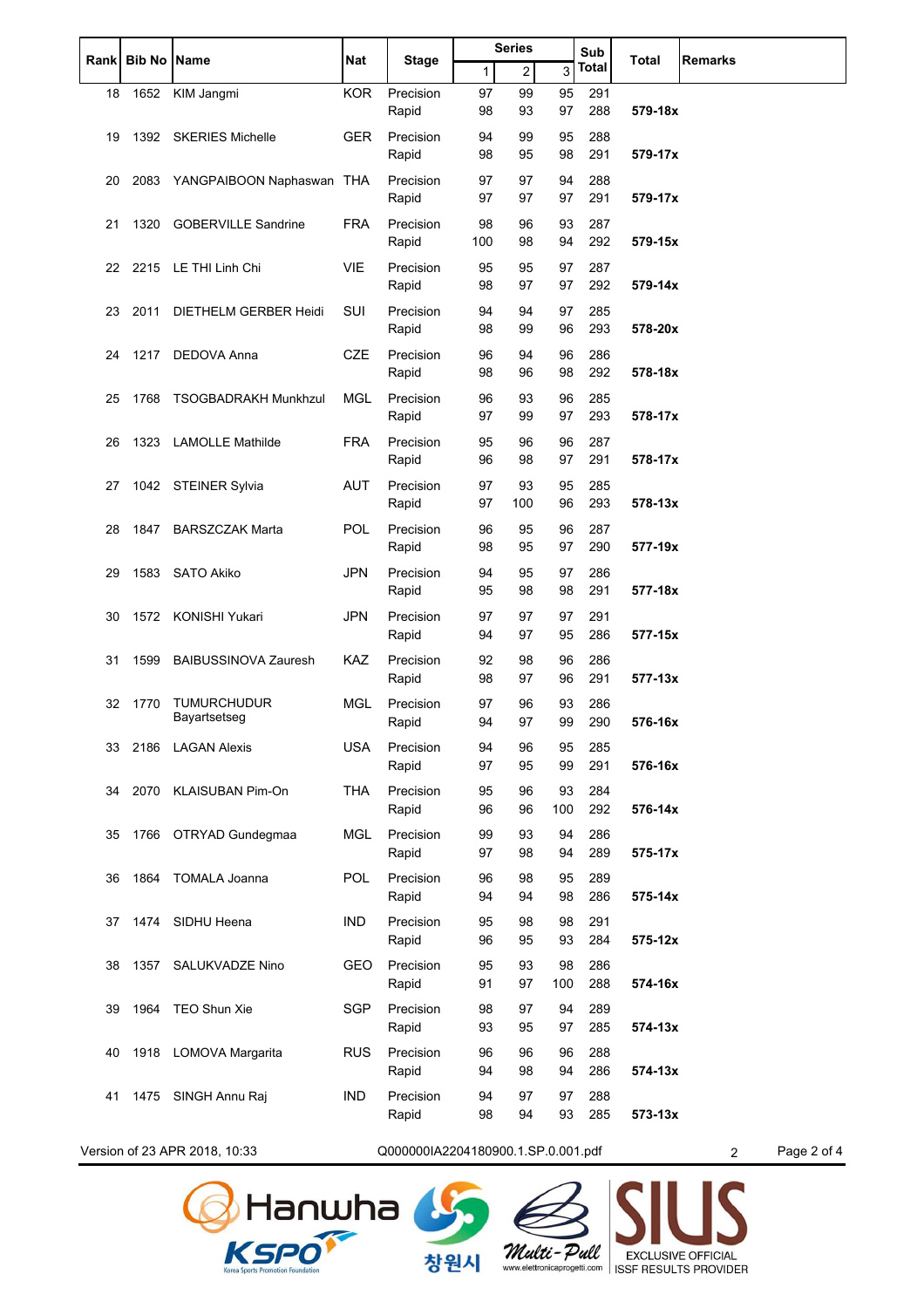|             | <b>Bib No Name</b> |                                 | <b>Nat</b> | <b>Stage</b>       | <b>Series</b> |                |           | Sub          |             |                |
|-------------|--------------------|---------------------------------|------------|--------------------|---------------|----------------|-----------|--------------|-------------|----------------|
| <b>Rank</b> |                    |                                 |            |                    | 1             | $\overline{c}$ | 3         | <b>Total</b> | Total       | <b>Remarks</b> |
| 42          | 1508               | ROSTAMIYAN Haniyeh              | <b>IRI</b> | Precision<br>Rapid | 93<br>95      | 95<br>95       | 96<br>98  | 284<br>288   | 572-18x     |                |
| 43          | 1393               | <b>THURMANN Stefanie</b>        | <b>GER</b> | Precision<br>Rapid | 96<br>91      | 97<br>95       | 94<br>99  | 287<br>285   | 572-17x     |                |
| 44          |                    | 1582 SASAKI Chizuru             | <b>JPN</b> | Precision<br>Rapid | 96<br>93      | 96<br>96       | 97<br>94  | 289<br>283   | 572-17x     |                |
| 45          | 1963               | TEH Xiu Hong                    | SGP        | Precision<br>Rapid | 98<br>91      | 96<br>95       | 95<br>96  | 289<br>282   | $571 - 14x$ |                |
| 46          | 1751               | NG Pei Chin Bibiana             | MAS        | Precision<br>Rapid | 92<br>95      | 95<br>94       | 95<br>98  | 282<br>287   | 569-15x     |                |
| 47          | 1960               | TAN Ling Chiao Nicole           | <b>SGP</b> | Precision<br>Rapid | 96<br>93      | 94<br>97       | 95<br>94  | 285<br>284   | 569-14x     |                |
| 48          |                    | 1872 ALMUBARAK Aldana Saad      | QAT        | Precision<br>Rapid | 92<br>93      | 93<br>97       | 96<br>97  | 281<br>287   | 568-16x     |                |
| 49          |                    | 1748 AZAHARI Alia Sazana        | <b>MAS</b> | Precision<br>Rapid | 95<br>97      | 93<br>94       | 94<br>95  | 282<br>286   | 568-15x     |                |
| 50          | 1510               | SEBGHATOLLAHI Golnoush IRI      |            | Precision<br>Rapid | 92<br>99      | 98<br>92       | 94<br>93  | 284<br>284   | 568-13x     |                |
| 51          | 1111               | ALI Mooza                       | <b>BRN</b> | Precision<br>Rapid | 97<br>94      | 93<br>92       | 95<br>96  | 285<br>282   | 567-8x      |                |
| 52          | 1999               | MOMCILOVIC VELICKOVIC<br>Bobana | <b>SRB</b> | Precision<br>Rapid | 97<br>93      | 94<br>88       | 97<br>95  | 288<br>276   | 564-15x     |                |
| 53          | 1922               | MEDVEDEVA Svetlana              | <b>RUS</b> | Precision<br>Rapid | 99<br>95      | 92<br>85       | 96<br>95  | 287<br>275   | 562-18x     |                |
| 54          | 2151               | <b>KONARIEVA Polina</b>         | <b>UKR</b> | Precision<br>Rapid | 97<br>92      | 92<br>93       | 95<br>92  | 284<br>277   | $561 - 11x$ |                |
| 55          | 1789               | <b>GRAN</b> Ingeborg            | NOR.       | Precision<br>Rapid | 91<br>93      | 97<br>93       | 91<br>93  | 279<br>279   | 558-14x     |                |
| 56          |                    | 2163 ZELENSKA Kateryna          | UKR        | Precision<br>Rapid | 91<br>91      | 87<br>96       | 92<br>100 | 270<br>287   | $557-11x$   |                |
| 57          |                    | 2210 BUI Thuy Thu Thuy          | <b>VIE</b> | Precision<br>Rapid | 92<br>85      | 96<br>90       | 96<br>94  | 284<br>269   | 553-9x      |                |
| 58          |                    | 1793 SANDSTOL Aina              | <b>NOR</b> | Precision<br>Rapid | 95<br>94      | 94<br>82       | 93<br>94  | 282<br>270   | 552-14x     |                |
| 59          |                    | 1107 ALBRAIKI Aysha             | <b>BRN</b> | Precision<br>Rapid | 92<br>86      | 93<br>91       | 90<br>93  | 275<br>270   | 545-8x      |                |
| 60          |                    | 1434 SAID Bary Agustini         | <b>INA</b> | Precision<br>Rapid | 95<br>78      | 92<br>91       | 90<br>94  | 277<br>263   | 540- 6x     |                |
| 61          | 1499               | <b>JAFARI Amitis</b>            | <b>IRI</b> | Precision<br>Rapid | 95<br>80      | 95<br>91       | 93<br>85  | 283<br>256   | 539-9x      |                |

Version of 23 APR 2018, 10:33 Q000000IA2204180900.1.SP.0.001.pdf BAEC 2 Page 3 of 4